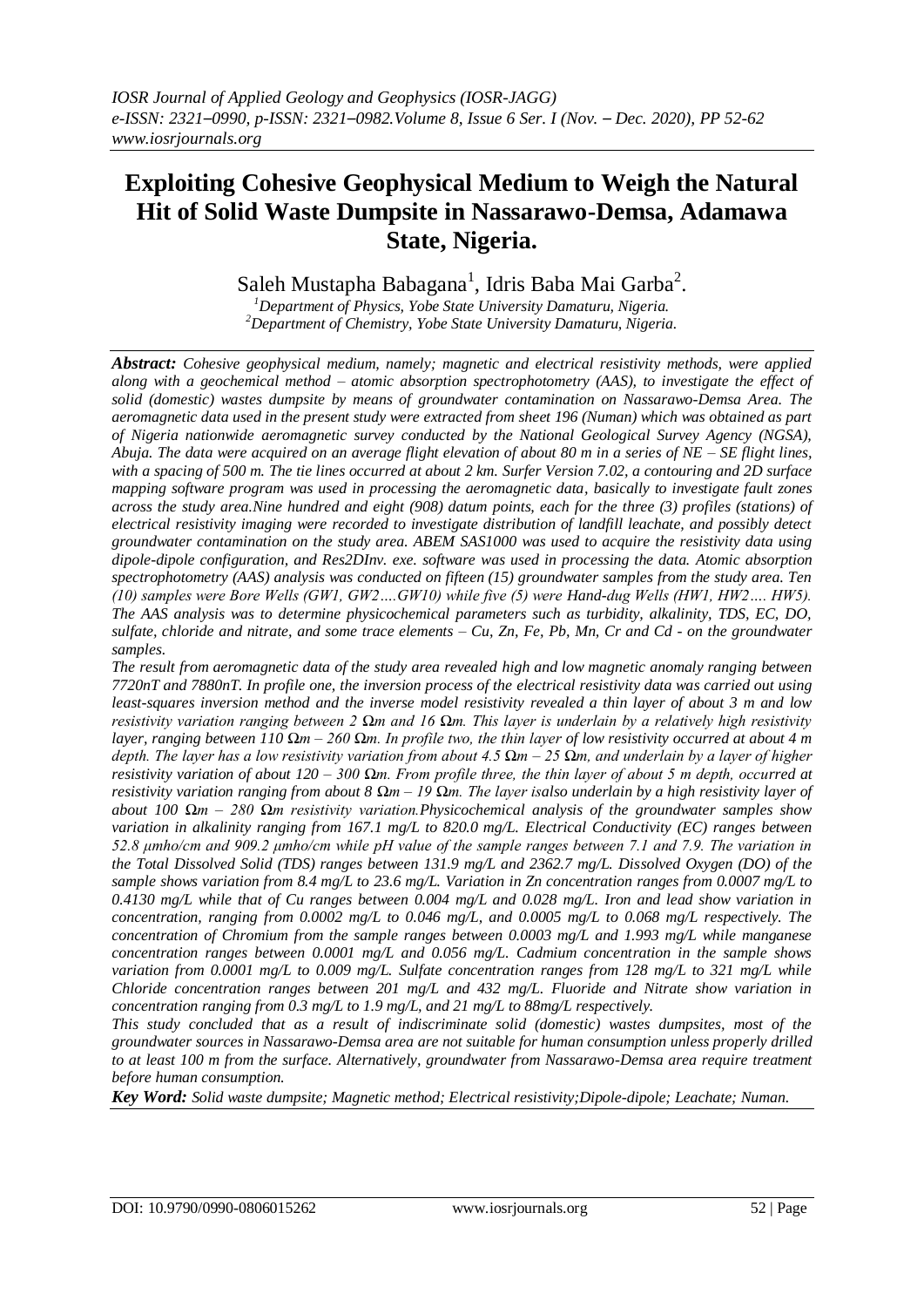# **I. Introduction**

Solid waste is disposed of in tens of dumping grounds right through Nassarawo-Demsa. These dumpsites bear all the waste collected from the area, including chemicals which, ordinarily should be disposed of in hazardous waste landfills. Waste from Auto painting & repair shops, furniture stripping/refinishing and household hazardous product, most at times end up on these dumping grounds, and once there, contaminants (chemicals) can leach into groundwater by means of surface runoff and precipitation. This is mostly common in Africa<sup>1</sup>. Just as groundwater percolates, so do contaminants in the form of plume. The speed and size of a plume generally depend on the type of contaminant, its density and solubility, and the velocity of surrounding groundwater. Groundwater contamination can always be the result of human activity, though some sources of groundwater contamination such as manganese, iron, arsenic and sulfates could be natural.

For all that Nassarawo-Demsa is by the Benue River in Northeast Nigeria, majority of its inhabitants depend on groundwater sources for domestic and irrigation purposes. This implies that contamination of groundwater can result in poor drinking water quality and/or potential health problems such as cholera, typhoid and hepatitis. The aim of this research is to harmonize geophysical and geochemical techniques to investigate the level of groundwater contamination in Nassarawo-Demsa. Electrical resistivity, a geophysical method is used in mapping the resistivity variation of a point (the study area) positioned at 10 meters away of a dumpsite in Nassarawo-Demsa. The subsurface mapping is based on the electrical conductivity of leachate which tends to be higher than that of groundwater<sup>2</sup>. This is more so as resistivity technique is suitable for mapping and delineation of leachate contaminant plumes<sup>3,4,5,6</sup>. The geophysical data, by dint of ABEM Terrameter (SAS1000), were processed using Res2DInv Software such that a value of 1.0 means the resistivity is allowed to vary freely during data inversion to estimate the regions above and below sharp boundary. ABEM Terrameter is a state-of-the-art data acquisition system for self-potential (SP), resistivity (RES) and time-domain induced polarization (IP). The instrument has been carefully checked at all stages of production and is thoroughly tested before leaving the factory<sup>7</sup>. Different authors used different geophysical tools such as resistivity and magnetism for groundwater exploration<sup>8,9,10</sup>. In particular, the obtained airborne magnetic data in the present research is to be used to investigate magnetic anomaly in order to identify fault zones in and around the study area.

Physicochemical analysis was carried out on 15 samples of groundwater collected from the study area. This was to further identify possible sources of toxic contaminants affecting the portability of the groundwater in and around Nassarawo-Demsa. Polythene cans of 50 cl capacity were used to convey the samples from the study area to the chemistry laboratory for atomic absorption spectroscopy and other physicochemical analysis. Further testing on turbidity, inorganic nutrients and some trace metals were conducted using LaMotte SMART3 Reagent System. This is because the system is designed to minimize most common interferences, and its repeatability is the within-run precision $<sup>1</sup>$ </sup> .

# **II. Material and Methods**

The research was conducted on Nassarawo-Demsa area of Adamawa State, Northeast Nigeria to investigate the level and/or the negative impact of solid waste mismanagement, with special interest on groundwater contamination.

## **2.1 Geological Consideration of the Study Area.**

Nassarawo-Demsa is located in Numan city of Adamawa, Northeast Nigeria. It is on latitude  $9^005'00''$ N and  $9^046'00''$ N and longitude 12<sup>0</sup>00'00''E and 12<sup>0</sup>10'00"E. Numan is on elevation of about 158 meter above sea level. It is considered the 3rd biggest city in Adamawa after Jimeta (the State Capital) and Mubi local council. The study area lies on the Upper Benue Trough. In the Upper Benue Trough, the depocenters comprise Pindiga, Gombe, Nafada, Ashaka (in the Gongola Arm) and Bambam, Tula, Jessu, Lakun, and Numan in the Yola Arm<sup>12</sup>. Figure 1 shows the location of Numan on a world map.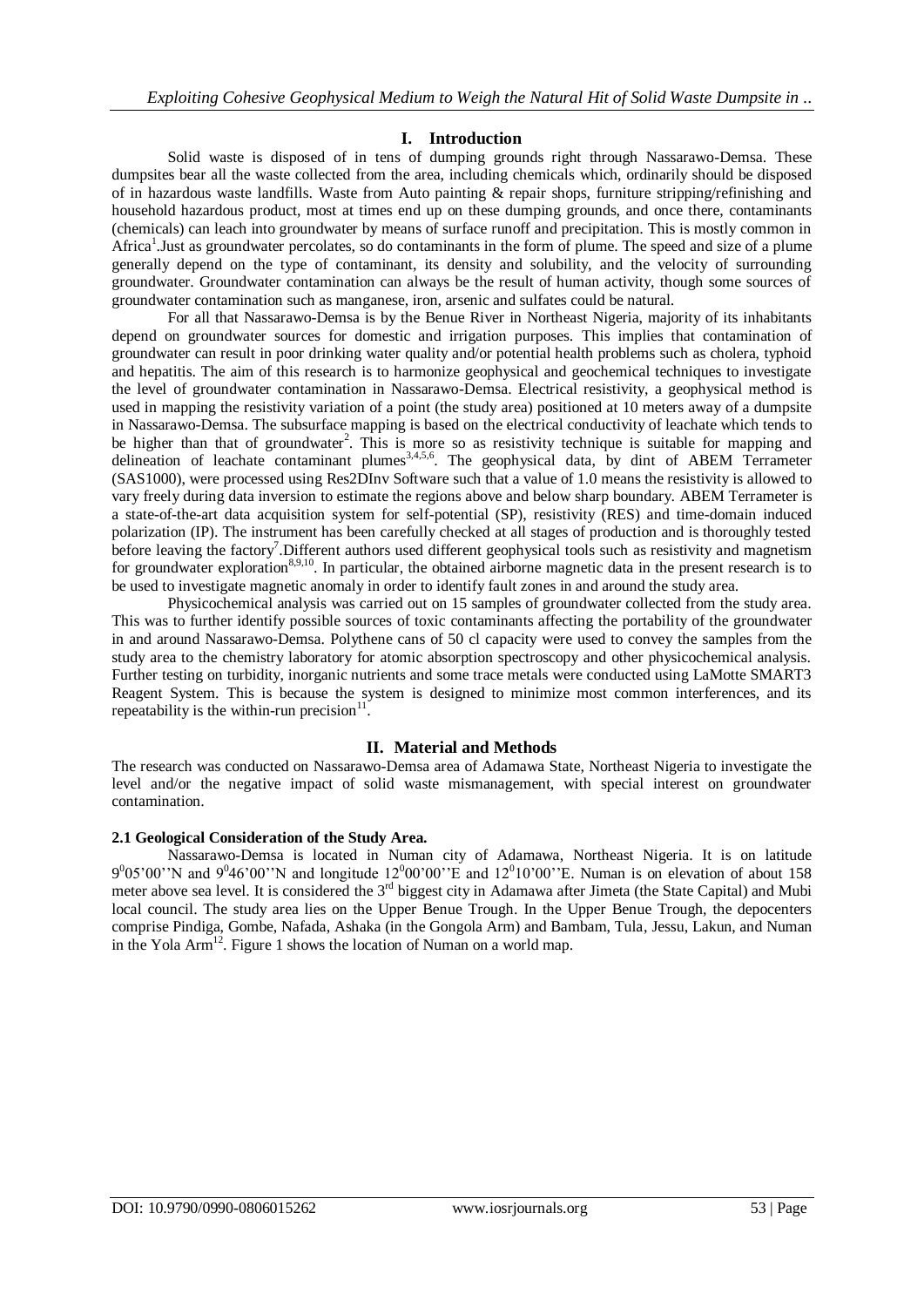*Exploiting Cohesive Geophysical Medium to Weigh the Natural Hit of Solid Waste Dumpsite in ..*



**Figure 1:** Location of Numan on world map (adopted from worldatlas.com)



**Figure 2:** View of part of Sabob-pegi landfill from south in the Study Area.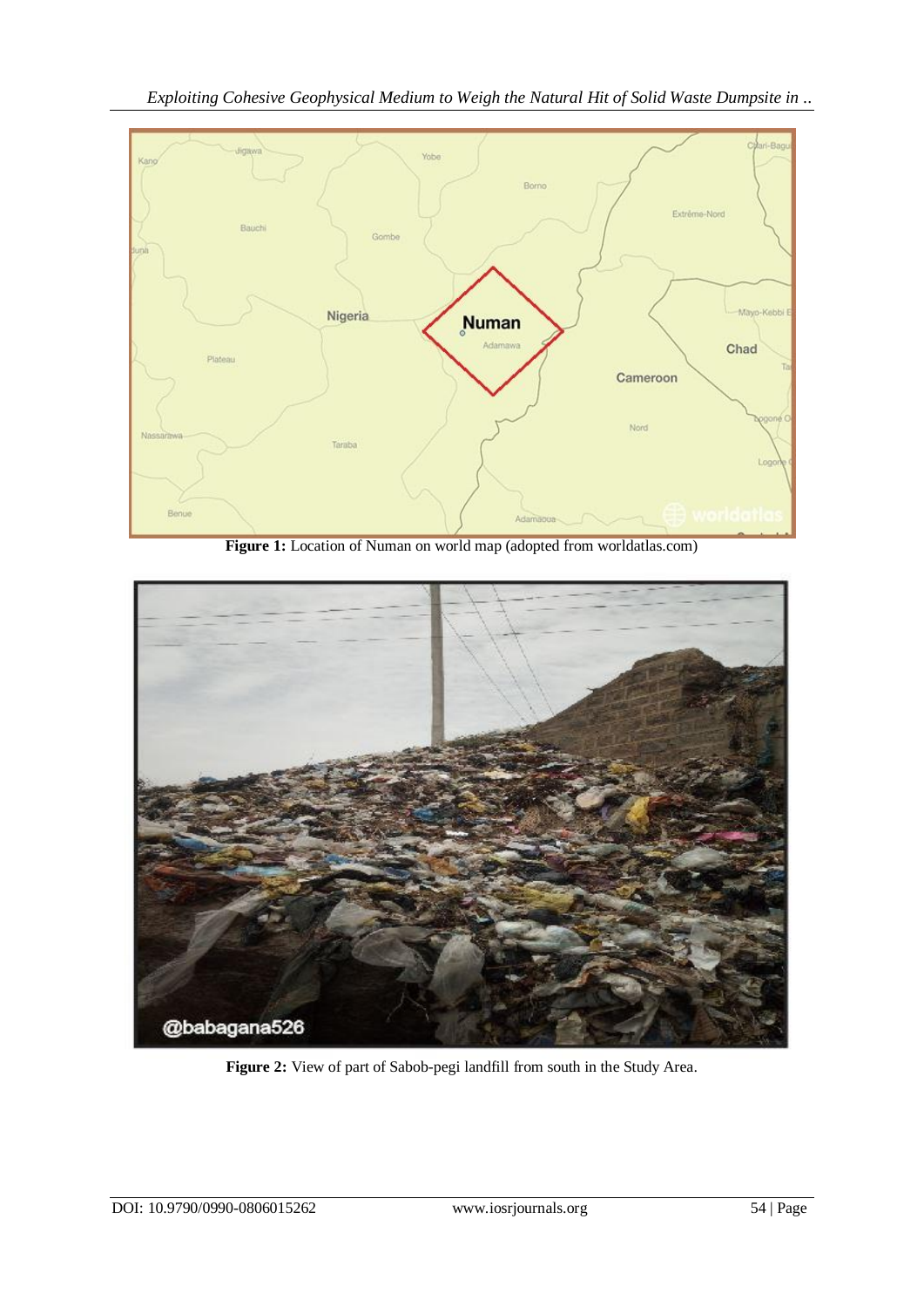

**Figure 3:** Geological sketch map Sedimentary Basins of Nigeria along the Study Area (modified after Obaje, 2009)



**Figure 4:** Typical waste particles visible from a hand-dug well in the Study Area.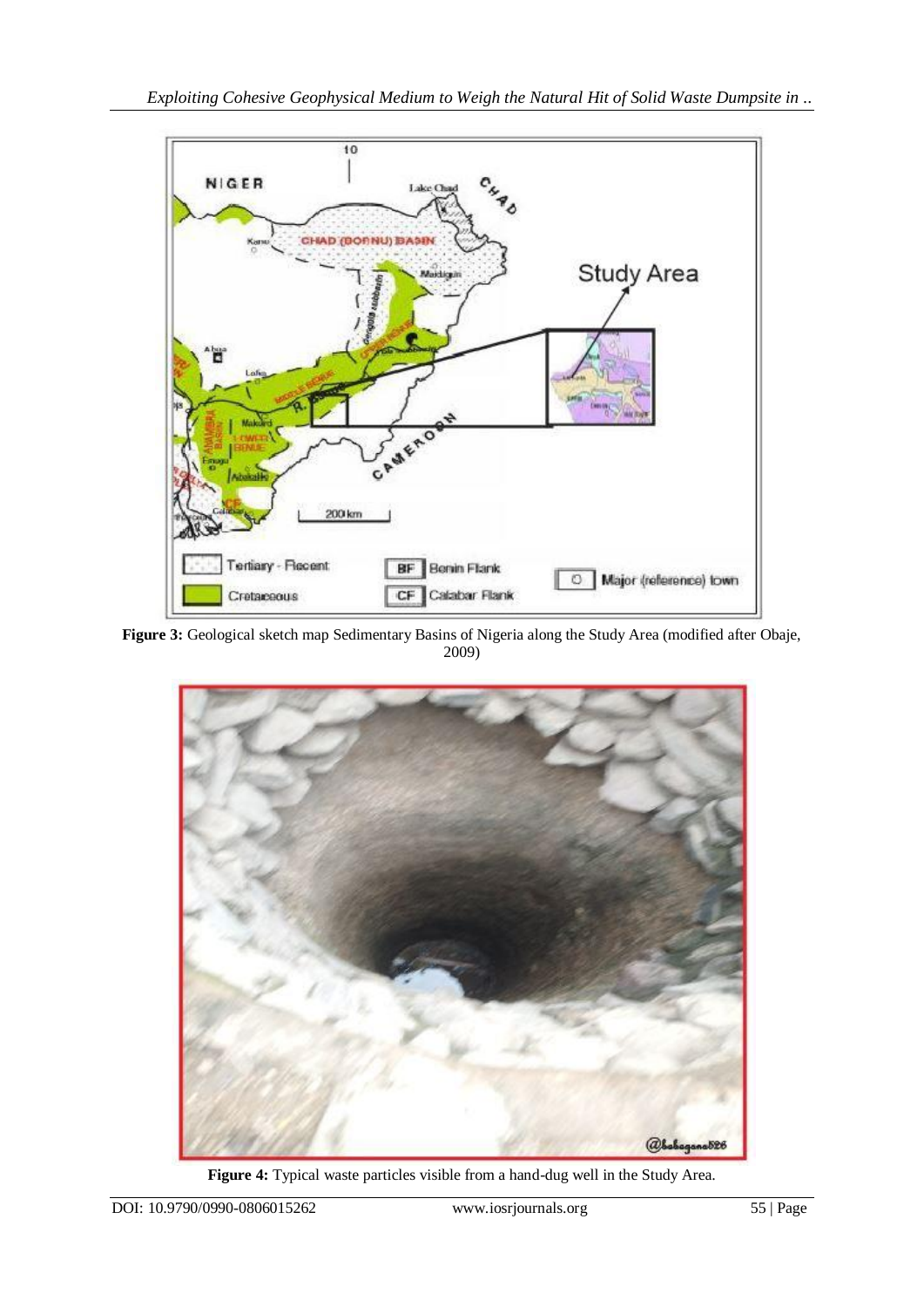# *2.1.1 Hydrology*

The study area is situated along the confluences of the two major rivers in Nigeria, namely; rivers Benue and Gongola. The area receives about 8mm of rainfall annually out of which 80% is lost through surface runoff and evapotranspiration while 20% goes to recharge the groundwater system [E. Y. Mbiimbe]. Sources of hand dug wells in the study area are mainly from upper unconfined aquifer of shallow depth ranging between 5 and 15 meters. This is as Bore-wells can go as deep as 250m, though are mostly within the range of 40-120m.

# *2.1.2 Basic Geochemistry and Heavy Metals*

Trace elements such as Pb, Cr, As, Cd and Cu are most common heavy metals found at groundwater contaminated sites<sup>13</sup>. Lead (Pb) naturally occurred a bluish-gray metal in compounds such as PbSO<sub>4</sub>, PbS, or PbCO<sub>3</sub>. Lead concentration usually ranges between 10 and  $67$  mg  $\text{kg}^{-1}$  in the earth's crust, and of this concentration, about half of Pb tends to be toxic. Lead can cause serious injury to the brain, nervous system, red blood cells, and kidneys<sup>14</sup>. Chromium (Cr) is one of less common of trace elements which does not occur naturally in elemental form, but in compounds. A major source of Cr contamination (in groundwater) is through disposal of Cr containing wastes<sup>15</sup>. The form of Cr commonly found at contamination site is the Chromium(VI).

Arsenic, a metalloid in group VA, period 4 of the periodic table, occurred in wide variety of minerals such as  $As_2O_3$ , and in form of arsenate  $(AsO<sub>4</sub><sup>3</sup>)$  in aerobic environments. Arsenic mobility increases as pH increases in groundwater. The effect of arsenic in groundwater contamination is associated with skin damage, increased risk of cancer, and problems with circulatory system<sup>16</sup>. Cadmium, though very biopersistent, has some toxicological properties which if absorbed by humans, remains resident for many years. This affect several enzymes, resulting in to renal damage (proteinuria). Cadmium also reduces the activity of delta-aminolevulinic acid synthetize, arylsulfatase, alcohol dehydrogenase, and lipoamide dehydrogenase, whereas it enhances the activity of delta-aminolevulinic acid dehydrogenase, and pyruvate dehydrogenase<sup>17</sup>. Aside tobacco smoking, contaminated groundwater intake is a major route through which Cd enters human body.

Copper, Cu, is the third most used metal in the world<sup>18</sup>. It is an essential micronutrient for growth in both plants and animals. It helps in hemoglobin production in human blood. However, cooper can cause liver and kidney damage when taken from contaminated groundwater in high doses.

Zinc, a transition metal occurred naturally in soil (about 70 mg  $kg^{-1}$  in crustal rocks).

In essence, presence of toxic metal in groundwater can severely inhibit the biodegradation of organic contaminants. Heavy metal contamination of groundwater poses risk and hazards to humans in particular, and to the ecosystem in general. It also causes food insecurity and land tenure problems<sup>19,20,21</sup>.

# **2.2 Study Duration.**

The research was conducted throughout eight months, starting from September 2019 to April 2020, approximately 217 days. Literature review was conducted through 13 days while community relations, site plan, and field work/data collection were conducted through 2, 3, and 28 days respectively. Groundwater samples collection from across the study area was carried out through 5 days and physicochemical analysis takes a period of 28 days.

| $S/N0$ .        | <b>Location/Name of Sample</b> | $S/N0$ .        | <b>Location/Name of Sample</b> |  |  |  |  |  |
|-----------------|--------------------------------|-----------------|--------------------------------|--|--|--|--|--|
| <b>BW1</b>      | Sabon-pegi                     | BW9             | Pare 2                         |  |  |  |  |  |
| BW2             | Gwaidamalam                    | <b>BW10</b>     | Sakato                         |  |  |  |  |  |
| BW3             | Kwata                          | HW1             | Dakata                         |  |  |  |  |  |
| BW4             | Gindin Kuka                    | HW2             | Kwahalinga                     |  |  |  |  |  |
| BW <sub>5</sub> | Dowaya                         | HW3             | Gadina 1                       |  |  |  |  |  |
| BW <sub>6</sub> | Numan 1                        | HW4             | Gadina 2                       |  |  |  |  |  |
| BW7             | Numan 2                        | HW <sub>5</sub> | Nassarawo Central              |  |  |  |  |  |
| BW <sub>8</sub> | Pare 1                         |                 |                                |  |  |  |  |  |

**Table 1:** Location/Name of groundwater samples across Nassarawo-Demsa

## *2.2.1Sample size*

Groundwater samples from the study area were collected in a way and manner to reflect the solid waste dumping grounds across the area. A total of ten Bore Wells (BW1-BW10) and five Hand-dug Wells (HW1- HW5) were strategically selected to fall with the radius of 500 meters from the point of the electrical resistivity mapping. Table 1 gives the location/name of groundwater samples, strategically distributed over Nassarawo-Demsa.

# **2.3 Data Acquisition and Analysis**

Two geophysical methods- magnetic and resistivity were employed identify fault zones and landfill leachate contamination respectively. Atomic Absorption Spectrophotometric (AAS) analysis, a geochemical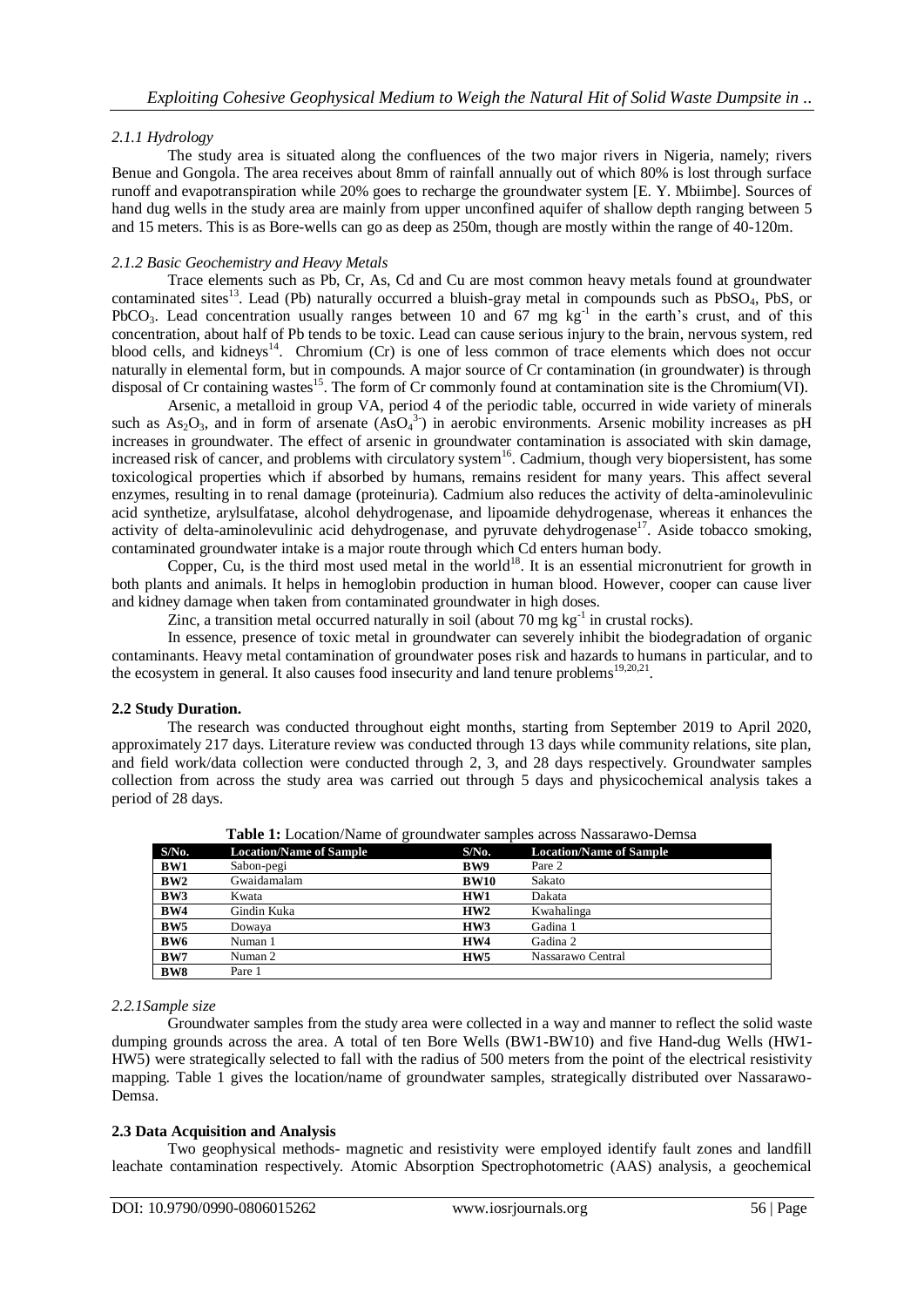method was used in the determination of physicochemical and trace elements on groundwater samples from the study area.

## *2.3.1 Magnetic Method.*

The aeromagnetic data used in the present study were extracted from sheet 196 (Numan) which was obtained as part of Nigeria nationwide aeromagnetic survey conducted by the National Geological Survey Agency (NGSA), Abuja. The data were acquired on an average flight elevation of about 80 m in a series of NE – SE flight lines, with a spacing of 500 m. The tie lines occur at about 2 km. Surfer Version 7.02, a contouring and 2D surface mapping software program was used in processing the aeromagnetic data to investigate fault zones across the study. Figure @ shows the aeromagnetic map from the magnetic values plotted (contoured) at 10nT interval. The map reveals a high magnetic anomaly of about 7880nT occupying the northeast, southeast and southern parts of the study area, while the low magnetic anomaly of about 7780nT occupies the southern parts.

## *2.3.2 Resistivity Method.*

Three (3) profiles (stations) of electrical resistivity imaging were recorded to investigate distribution of landfill leachate, possible for groundwater contamination on the study area. ABEM Terrameter, SAS1000 was used to acquire the resistivity data, and Res2dInv. exe. software was used in processing the data. Figures 6, 7, and 8 show the 2D Measured Apparent Resistivity Pseudo-sections, Calculated Apparent Resistivity Pseudosections, and the Inverse Model Resistivity Sections. These give the distribution of resistivity across the three profiles.

## *2.3.3 Geochemical Method*

Atomic absorption spectrophotometric (AAS) analysis was conducted on fifteen (15) groundwater samples from the study area. Ten (10) samples are Bore Wells (GW1, GW2….GW10) while five (5) of the total samples are Hand-dug Wells (HW1, HW2.... HW5) as in Table 1. The AAS analysis was to determine physicochemical and trace elements on the groundwater samples. LaMotte Smart3 Colorimeter was used in the analysis of physicochemical parameters such as turbidity, alkalinity, TDS, EC, DO, sulfate, chloride and nitrate. The LaMotte Smart3 Colorimeter is an EPA-Accepted instrument. EPA-Accepted means that the instrument meets the requirements for instrumentation as found in test procedures that area approved for the National Primary Drinking Water Regulation (NPDWR) or National Pollutant Discharge Elimination System (NPDES) compliance monitoring programs [LaMotte Manual].

# **III. Results**

*Magnetic data:*The magnetic values were contoured at 10nT interval to plot the aeromagnetic map of the study area the separation was carried out at a wave number cut-off of 0.0000287, after magnetic data were reduced to the north magnetic pole.



**Figure 5:** Aeromagnetic Map of the Study Area, contoured at 10nT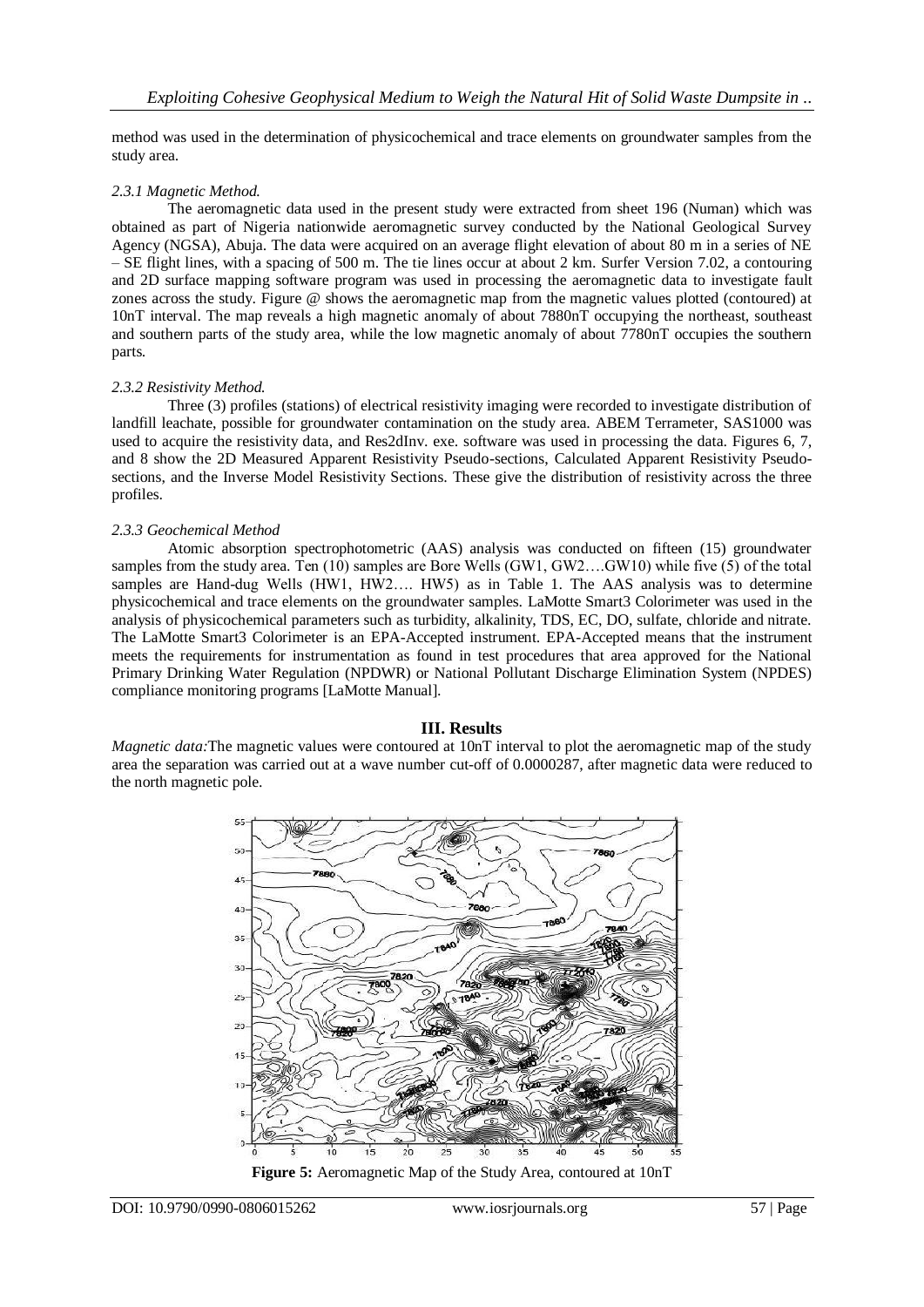The aeromagnetic map of the study area (Fig 5) above reveals magnetic anomaly ranging between 7720 and 7880nT. This is the aeromagnetic data recorded on sheet 196, as on the Nigeria index map. It was recorded during nationwide aeromagnetic survey over Nigeria, on flight line trend of 135 degrees and tie line trend of 45 degrees. On some of the plotting specifications, the aeromagnetic data was projected on the basis of Universal Transverse Mercator, with X-Bias, Y-Bias and Grid Mesh Size stand at 500 000 meters, 0 meters, and 50 meters respectively.

*Resistivity data*: The distribution of resistivity variation obtained from the study area, as processed using the Res2DInv exe software, along the three (3) profiles are presented in figures 6, 7 and 8, for profiles one, two and three respectively. A total number of 908 datum points were measured in apparent resistivity with electrode spacing of 1.00 m using dipole-dipole array.







**Figure 7:** Resistivity distribution along profile two.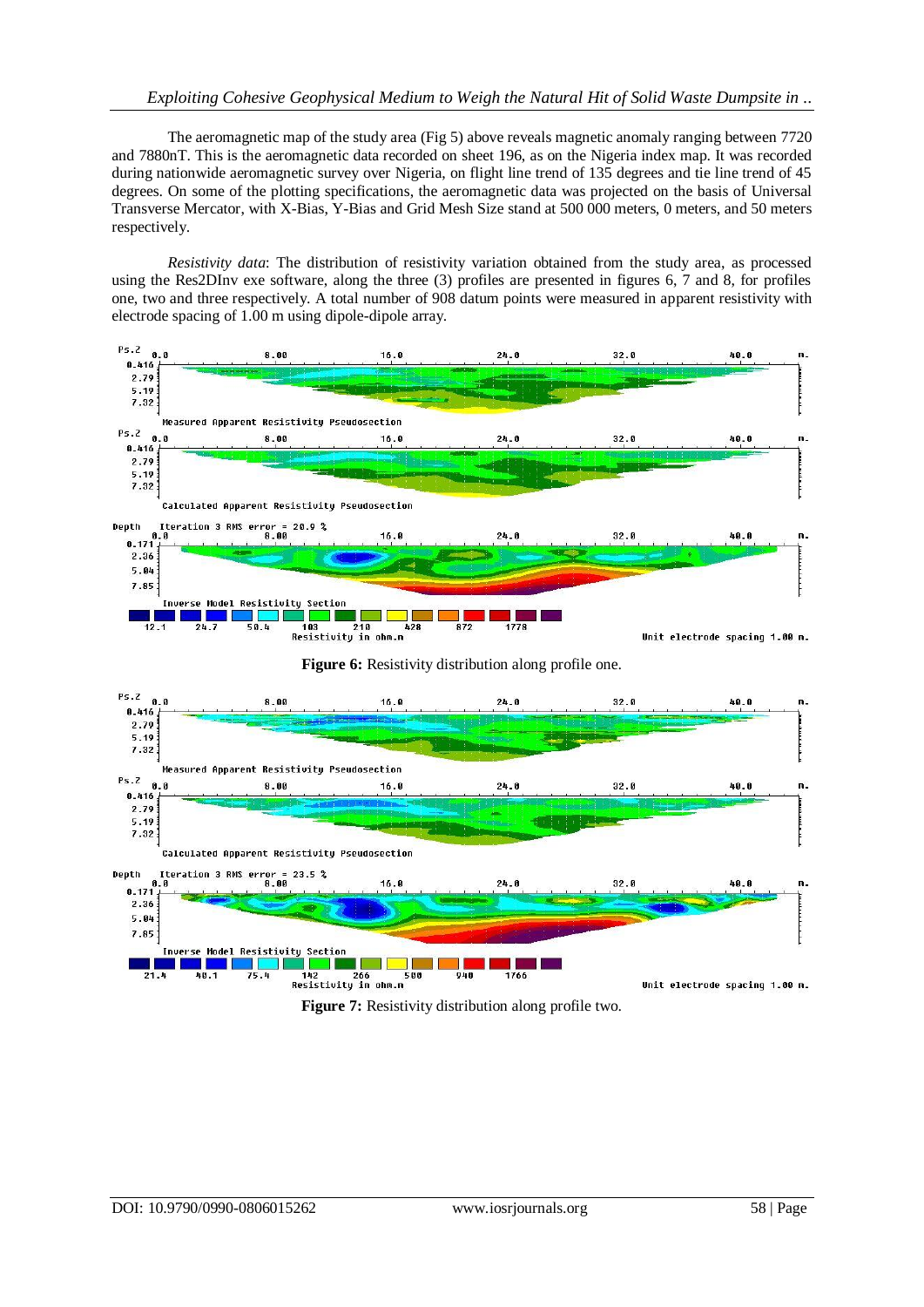

**Figure 8:** Resistivity distribution along profile three.

Total number of data levels is 35 while total number of electrodes is 45. Minimum and maximum electrode locations are 0.00 and 44.00 m. In each of the three profiles, 3 inverted resistivity images – upper, middle and lower – represent the measured apparent resistivity pseudo-section, the calculated apparent resistivity pseudo-section and the inverted model resistivity section respectively. The upper pseudo-section is a plot of the observed measured apparent resistivity data against depth (vertical distance from the surface of the earth). The middle pseudo-section is a plot of the calculated apparent resistivity data against depth, while the lower section, the interpretation section, is a plot of the inverse model resistivity against depth.

The inversion process was carried out using the Least-squares inversion method and the inverse model resistivity sections reveal a thin layer of about 3 m and low resistivity variation ranging between  $2 - 16$  Ωm. This layer is underlain by a relatively high resistivity layer, ranging between  $110 - 260$  Ωm. In profile two, the thin layer of low resistivity occurred at about 4 m depth. The layer has a low resistivity variation from about 4.5  $-25$  Ωm, and underlain by a layer of higher resistivity variation of about 120 – 300 Ωm. From profile three, the thin layer of about 5 m depth, occurred at resistivity variation ranging from about  $8 - 19 \Omega m$ . The layer is underlain by a high resistivity layer of about  $100 - 280$  Ωm resistivity variation.

| <b>Sample</b>   | <b>Alkalinity</b> | <b>Electrical Conductivity</b> | pH  | <b>TDS</b> | D <sub>O</sub> |
|-----------------|-------------------|--------------------------------|-----|------------|----------------|
|                 | (mg/L)            | $(\mu mho/cm)$                 |     | (mg/L)     | (mg/L)         |
| GW1             | 261.0             | 889.6                          | 7.1 | 1850.9     | 10.5           |
| GW2             | 318.0             | 711.2                          | 7.2 | 1480.8     | 8.4            |
| GW3             | 250.0             | 727.6                          | 7.9 | 1514.4     | 8.6            |
| GW4             | 167.1             | 847.6                          | 7.8 | 2202.8     | 12.5           |
| GW5             | 231.3             | 909.2                          | 7.2 | 2362.7     | 13.4           |
| GW <sub>6</sub> | 324.0             | 52.8                           | 7.6 | 2149.2     | 12.2           |
| GW7             | 311.1             | 105.5                          | 7.5 | 131.9      | 11.0           |
| GW8             | 301.0             | 84.4                           | 7.8 | 263.8      | 12.8           |
| GW9             | 287.2             | 86.3                           | 7.7 | 211.0      | 17.7           |
| <b>GW10</b>     | 322.4             | 100.7                          | 7.8 | 215.8      | 18.1           |
| HW1             | 560.1             | 107.9                          | 7.9 | 251.7      | 12.2           |
| HW2             | 680.0             | 195.2                          | 7.8 | 269.9      | 13.1           |
| HW3             | 543.0             | 390.4                          | 7.2 | 487.9      | 23.6           |
| HW4             | 820.0             | 312.4                          | 7.2 | 976.0      | 13.1           |
| HW <sub>5</sub> | 598.0             | 319.4                          | 7.6 | 780.9      | 9.3            |

**Table 2a:** Physicochemical characteristics of the groundwater samples

| Table 2b: Concentration of trace elements. |  |
|--------------------------------------------|--|
|--------------------------------------------|--|

| <b>Sample</b> | Zn     | Cu     | Fe     | Ph     | $_{\rm Cr}$ | Mn     | C <sub>d</sub> |
|---------------|--------|--------|--------|--------|-------------|--------|----------------|
|               | (mg/L) | (mg/L) | (mg/L) | (mg/L) | (mg/L)      | (mg/L) | (mg/L)         |
| GW1           | 0.0165 | 0.016  | 0.013  | 0.0005 | 0.0003      | 0.056  | 0.003          |
| GW2           | 0.0231 | 0.015  | 0.011  | 0.026  | .631        | 0.023  | 0.004          |
| GW3           | 0.2213 | 0.023  | 0.0002 | 0.0008 | 0.012       | 0.011  | 0.002          |
| GW4           | 0.0466 | 0.022  | 0.0003 | 0.005  | 1.136       | 0.013  | 0.009          |
| GW5           | 0.4130 | 0.016  | 0.024  | 0.006  | 1.265       | 0.016  | 0.004          |
| GW6           | 0.0301 | 0.017  | 0.0004 | 0.009  | 1.328       | 0.019  | 0.008          |
| GW7           | 0.0007 | 0.028  | 0.0005 | 0.0006 | .876        | 0.027  | 0.006          |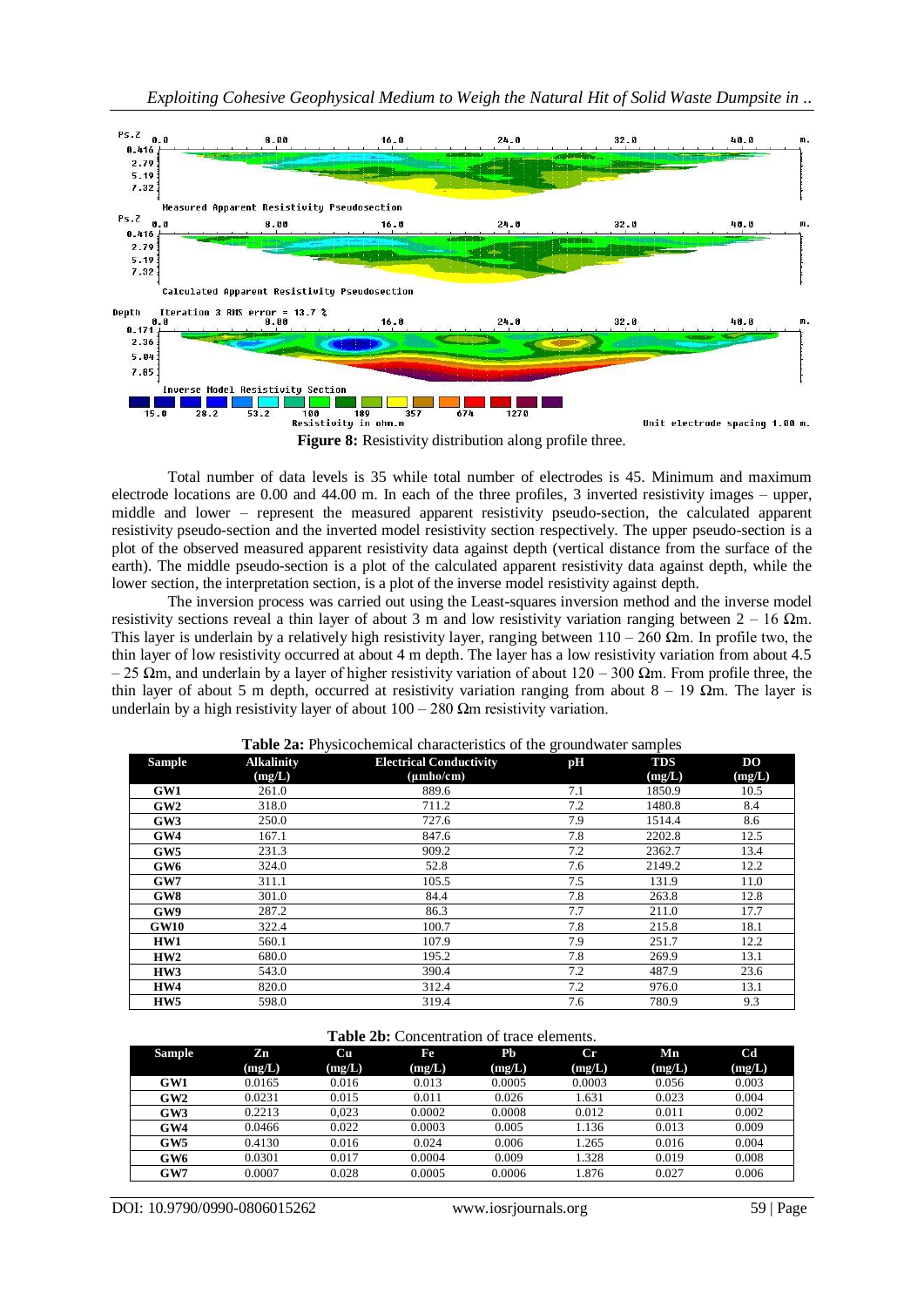|  |  |  |  | Exploiting Cohesive Geophysical Medium to Weigh the Natural Hit of Solid Waste Dumpsite in |
|--|--|--|--|--------------------------------------------------------------------------------------------|
|  |  |  |  |                                                                                            |

| GW8             | 0.0054 | 0.022 | 0.032  | 0.019 | .654  | 0.001  | 0.001 |
|-----------------|--------|-------|--------|-------|-------|--------|-------|
| GW9             | 0.0101 | 0.023 | 0.031  | 0.027 | 0.982 | 0.0002 | 0.001 |
| GW10            | 0.0376 | 0.004 | 0.0007 | 0.023 | .993  | 0.0001 | 0.002 |
| HW1             | 0.0162 | 0.012 | 0.007  | 0.016 | 0.776 | 0.026  | 0.004 |
| HW2             | 0.2030 | 0.011 | 0.011  | 0.022 | .532  | 0.051  | 0.006 |
| HW3             | 0.0201 | 0.021 | 0.010  | 0.056 | .743  | 0.007  | 0.005 |
| HW4             | 0.1000 | 0.024 | 0.046  | 0.068 | 0.883 | 0.009  | 0.008 |
| HW <sub>5</sub> | 0.1083 | 0.025 | 0.026  | 0.016 | .323  | 0.006  | 0.007 |

#### **Table 3:** Concentration of inorganic nutrients.

| <b>Sample</b>   | <b>Sulfate</b> | <b>Chloride</b> | <b>Fluoride</b> | <b>Nitrate</b> |
|-----------------|----------------|-----------------|-----------------|----------------|
|                 | (mg/L)         | (mg/L)          | (mg/L)          | (mg/L)         |
| GW1             | 132            | 432             | 0.6             | 87             |
| GW2             | 128            | 210             | 0.8             | 43             |
| GW3             | 280            | 211             | 1.0             | 34             |
| GW4             | 217            | 431             | 1.3             | 68             |
| GW5             | 263            | 220             | 1.8             | 23             |
| GW <sub>6</sub> | 178            | 265             | 1.9             | 27             |
| GW7             | 193            | 313             | 0.8             | 57             |
| GW8             | 320            | 345             | 1.0             | 88             |
| GW9             | 318            | 376             | 1.7             | 32             |
| <b>GW10</b>     | 243            | 321             | 0.8             | 36             |
| HW1             | 233            | 217             | 0.9             | 41             |
| HW2             | 256            | 201             | 0.4             | 76             |
| HW3             | 321            | 322             | 0.4             | 71             |
| HW4             | 238            | 331             | 0.3             | 33             |
| HW <sub>5</sub> | 220            | 226             | 1.5             | 21             |

Geochemical data: Table 2a, 2b and 3 show the physicochemical characteristics, concentration of trace elements, and concentration of inorganic nutrients obtained over the cause of atomicabsorption spectrophotometric (AAS) analysis on some fifteen (15) groundwater samples from the study area. The sample contains ten (10) bore-wells – GW1, GW2, …GW10, and five (5) hand-dug wells – HW1, HW2, …HW5. Physicochemical analysis of the sample show variation in alkalinity ranging from 167.1 mg/L to 820.0 mg/L. Electrical Conductivity (EC) ranges between 52.8 μmho/cm and 909.2 μmho/cm while pH value of the sample ranges between 7.1 and 7.9. The variation in the Total Dissolved Solid (TDS) ranges between 131.9 mg/L and 2362.7 mg/L. Dissolved Oxygen (DO) of the sample shows variation from 8.4 mg/L to 23.6 mg/L.

Concentration of trace elements –Zn, Cu, Fe, Pb, Cr, Mn and Cd – is give in table 2a. The variation in Zn concentration ranges from 0.0007 mg/L to 0.4130 mg/L while that of Cu ranges between 0.004 mg/L and 0.028 mg/L. Iron and lead show variation in concentration, ranging from 0.0002 mg/L to 0.046 mg/L, and 0.0005 mg/L to 0.068 mg/L respectively. The concentration of Chromium from the sample ranges between 0.0003 mg/L and 1.993 mg/L while manganese concentration ranges between 0.0001 mg/L and 0.056 mg/L. Cadmium concentration in the sample shows variation from 0.0001 mg/L to 0.009 mg/L.

Table 3 shows the concentration of some inorganic nutrients, namely; Sulfate, Chloride, Fluoride and Nitrate, which were geochemically analyzed from the groundwater samples.Sulfate concentration ranges from 128 mg/L to 321 mg/L while Chloride concentration ranges between 201 mg/L and 432 mg/L. Fluoride and Nitrate show variation in concentration ranging from 0.3 mg/L to 1.9 mg/L, and 21 mg/L to 88mg/L respectively.

# **IV. Discussion**

Cohesive geophysical medium, namely: magnetic, resistivity and a geochemical method (AAS) were exploited to weigh the natural hit, in terms of groundwater contamination,due tosolid waste dumpsite (landfill leachate)in Nassarawo-Demsa, Adamawa State, northeast Nigeria. Magnetic method was adopted to investigate major fault zones around the study area to ease the application of resistivity method in order to identify layers of acidic leachate within underground water. The geochemical method was employed to analyse the physicochemical property, concentration of trace elements and that of inorganic nutrients to possibly weigh the natural hit of landfill leachate on groundwater contamination, around the study area. Figure 5 shows the reduced to pole (RTP) aeromagnetic map of the study area. The quantitative interpretation of the RTP map shows that, the zones of high gradient and with closely spaced contour lines are, likely, indicators of major fault zones. The trends of this fault zones include three sets, oriented in eastern, southeast and south direction, and that is the region around, where electrical resistivity imaging was carried out.Figures 6, 7 and 8 present the 2D inverted resistivity distribution along the three profiles, one, two, and three. In all, these three profiles exhibit tight trough in apparent resistivity, which after the inversion process, the resistivity drops at the water table to an extremely low resistivity layer of about  $3 - 7$  m depth. These layers of low resistivity from all the three profiles suggest, in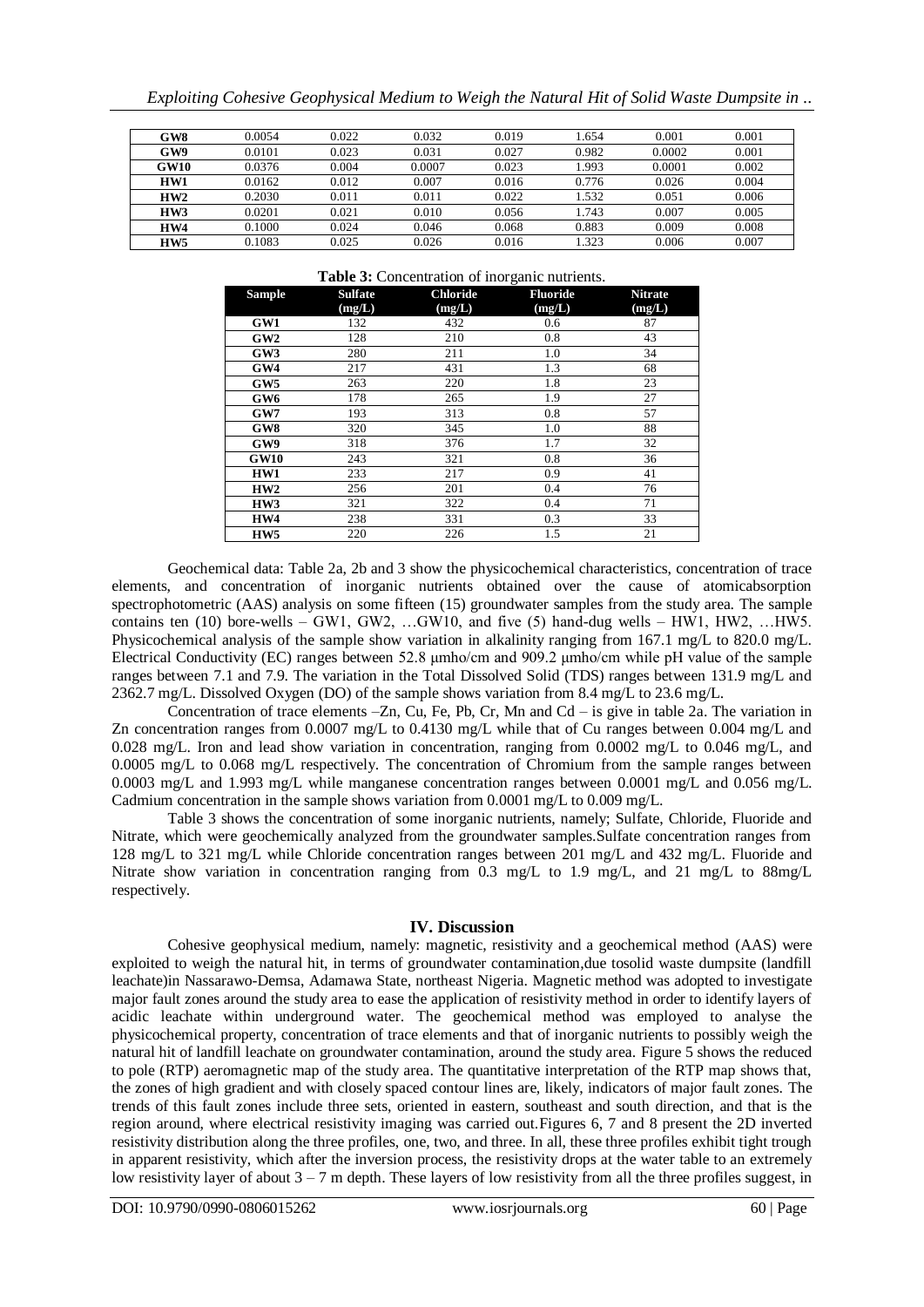each profile that the layer contains groundwater possibly contaminated by acidic leachate, a result of landfills around the study area.

From the AAS analysis of the groundwater samples, Table 2a gives the results of physicochemical analysis of these samples. Electrical conductivity (EC) of the samples ranges between 52.8 μmho/cm and 909 μmho/cm. About 53 percent of these samples exceeded the domestic water standards of about 300 μmho/cm prescribed by the World Health Organization (WHO). This can indicate possible groundwater contamination which is capable of imposing natural hit, health consequence inclusive, on the study area. High electrical conductivity values (in groundwater content) indicate high concentrations of ionic constituents in the groundwater bodies of the study area, and can further suggest pollution by domestic wastes [5-Thillai]. Alkalinity from the samples show variation ranging from 167.1 mg/L to about 820.0 mg/L. this suggests contamination as the alkalinity value of the analyzed samples exceeds the WHO permissible limit of 120 mg/L. The pH value of this study's samples ranges between 7.1 and 7.9, which suggests that all the samples are alkaline. This is so because according to the Nigeria Standards for Drinking Water (NSDW), the limit of pH value for drinking water ranges between 6.5 and 8.5. Total dissolved solids (TDS) of the samples ranges between 131.9 mg/L and 2362.7 mg/L which suggest contamination of the groundwater bodies in and around the study area, because water containing more than 500 mg/L of TDS is not all that safe for drinking purpose. That is according the World Health Organization. Dissolved oxygen (DO), the index of groundwater sanitary, is recommended by the World Health Organization to ranges between 4 to 6 ppm for domestic purposes. From the present study, the total dissolved oxygen ranges between 8.4 mg/L and 23.6 mg/L which shows that the samples indicate slight increase of dissolved oxygen above WHO's recommendation.

Table 2b shows the results of concentration of some trace elements from the groundwater samples. The results, however, revealed that from all the samples, Cu, Fe, Zn, Mn, Pb and Cd fall within the permissible limits by the World Health Organization. Copper has permissible limit of 1 mg/L, Iron is 0.3 mg/L, Zinc is 5 mg/L, Manganese is 0.1 mg/L, Lead is 0.05 mg/L and Cadmium is 0.001 mg/L. The analysis of these trace elements suggests absence of chemical hazard from the groundwater bodies, although, Chromium content suggested otherwise. The concentration of Chromium ranges between 0.0003 mg/L and 1.993 mg/L. This exceeded the WHO's permissible limit of 0.05 mg/L, and therefore suggested some level of contamination.

The results of the concentration of some inorganic nutrients from the groundwater samples is given in Table 3. All of the samples exceeded the World Health Organization permissible limit of 200 mg/L of Chloride. This is as the chloride concentration in the present research ranges between 201 mg/L and 432 mg/L. Sulfate concentration form the present research revealed range, from 128 mg/L to 321 mg/L. On the average, the samples' results suggest contamination as some of the samples exceeded the World Health Organization permissible limit of 200 mg/L. Fluoride concentration of the groundwater samples is mostly less than 1 mg/L, except for a number of samples. This can be interpreted, a slight contamination of this water bodies for domestic purposes. Nitrate concentration from the samples in the present research ranges between 21 mg/L and 88 mg/L. Few of these samples have therefore exceeded the WHO's permissible limit of about 45 mg/L and suggested slight contamination of the groundwater bodies of the Study Area.

# **V. Conclusion**

The magnetic method, the resistivity method, and the Atomic absorption spectrophotometric results from the present research jointly conclude that there are two aquifers in and around Nassarawo-Demsa area of Adamawa State, Northeast Nigeria. The first aquifer is at shallow depth of about (3.5 m to 65 m), and depends on the topographic surface. The lithology of this layer consists of sandstone, and generally contaminated by landfill leachates, due to indiscriminate disposal of solid (domestic) wastes. The second aquifer is mostly occurring at layer of thickness, ranging from (16 m to 148 m). The lithology of this aquifer consists of sandy clay, and generally safe for domestic consumption. The authors of this research concluded that the quality of the drinking water in the study area is unfit for human consumption, as majority of groundwater sources in the area fall within the first aquifer (of shallow depth). People living on the study area are exposed to significant natural hit of groundwater contamination which is largely the result of open domestic wastes disposal. It is therefore recommended that suitable groundwater quality management is highly essential to avoid further contamination, and it attendant health consequences on Nassarawo-Demsa.

From the data generated in the present research, and the foregoing discussion, the authors of this study concluded that most of the groundwater sources in Nassarawo-Demsa area are not suitable for human consumption unless properly drilled to at least 100 m from the surface. Groundwater from Nassarawo-Demsa area require treatment before human consumption.

# **Acknowledgement**

The authors of this research wish to register their profound gratitude to the Management of Yobe State University Damaturu, and by extension, institution-based research (IBR) fund under TetFund Scheme, for